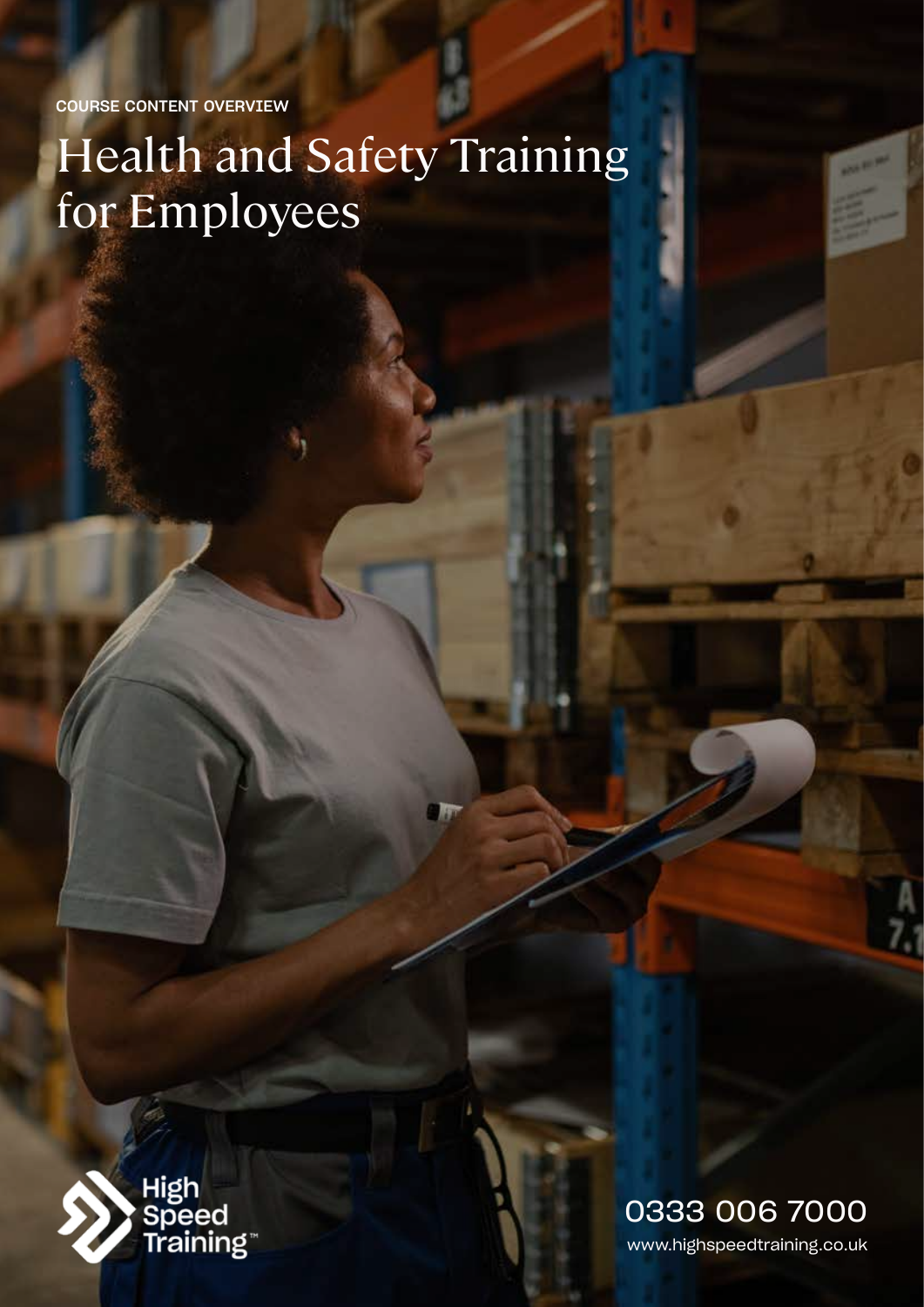Under health and safety law, everyone in a workplace must be aware of the health and safety risks and know which control measures are in place to prevent them.

This Health and Safety Training for Employees training course will provide you with the knowledge you need to keep yourself safe at work. It explains the most common health and safety risks, how to prevent them, and how to make sure that you are working safely. It also explains the key pieces of health and safety legislation and guidance so that you can ensure you are remaining compliant.

# **Module One: Introduction to Health and Safety Law**

This module provides an introduction to health and safety. It covers legal guidance and legislation and explains what can commonly cause workplace accidents.

- The benefits of health and safety
- The main causes of workplace ill-health and accidents
- Factors that impact on health and safety
- The Health and Safety at Work etc. Act 1974
- The Management of Health and Safety at Work Regulations 1999 (MHSWR)
- The Health and Safety Executive
- Health and safety hazards
- The Reporting of Injuries, Diseases and Dangerous Occurrences Regulations (RIDDOR)

# **Module Two: Risk Assessment**

This module explores the necessary requirements of a risk assessment and what should be considered in the process.

- What is a risk assessment?
- Who should carry out a risk assessment?
- Identify the hazards
- Decide who might be harmed and how
- Evaluate the risks and decide on controls
- Record your findings
- Review and update the risk assessment

# **Module Three: Workplace Safety**

This module covers some of the most basic health and safety requirements that must be considered in every workplace.

- Safe systems of work
- Slips, trips and falls on the same level
- Falls from height
- Housekeeping
- Electrical safety
- Fire safety

# **Module Four: Workplace Welfare**

This module outlines some common welfare considerations that all employers must take into account for their workers.

- Welfare facilities
- First aid
- First aid safety signs
- Workplace stress
- Drugs and alcohol
- Workplace conflict and violence

## **Module Five: Manual Handling and Display Screen Equipment**

This module explains the safe working practices that are needed when performing manual handling and working with display screen equipment.

- Manual handling
- Manual handling regulations
- Further requirements for lifting equipment
- Reducing manual handling risks
- Good manual handling techniques
- Display screen equipment
- Workstations

## **Module Six: Hazardous Substances and Working at Height**

This module describes the steps and control measures that must be taken to prevent harm from hazardous substances and working at height.

- Hazardous substances
- The Control of Substances Hazardous to Health Regulations 2002 (COSHH)
- Hazardous substances control measures
- Training and instruction
- Safety data sheets (SDSs)
- Hazard labelling and packaging
- Working at height
- Working at height control measures
- Mobile towers
- Mobile elevating work platforms (MEWPs)
- Marking of working at height equipment
- Safe use of ladders
- Stepladders

#### **Module Seven: Noise, Vibration, and Vehicle Safety**

This module details the risks that arise from noise, vibration and workplace vehicles and explains the control measures to prevent them.

- Noise at work
- Noise elimination, reduction, and control
- Hand-arm vibration
- Hand-Arm Vibration Syndrome (HAVS) and Carpal Tunnel Syndrome (CTS)
- Employer and employee responsibilities
- Vehicles
- Safe use of vehicles